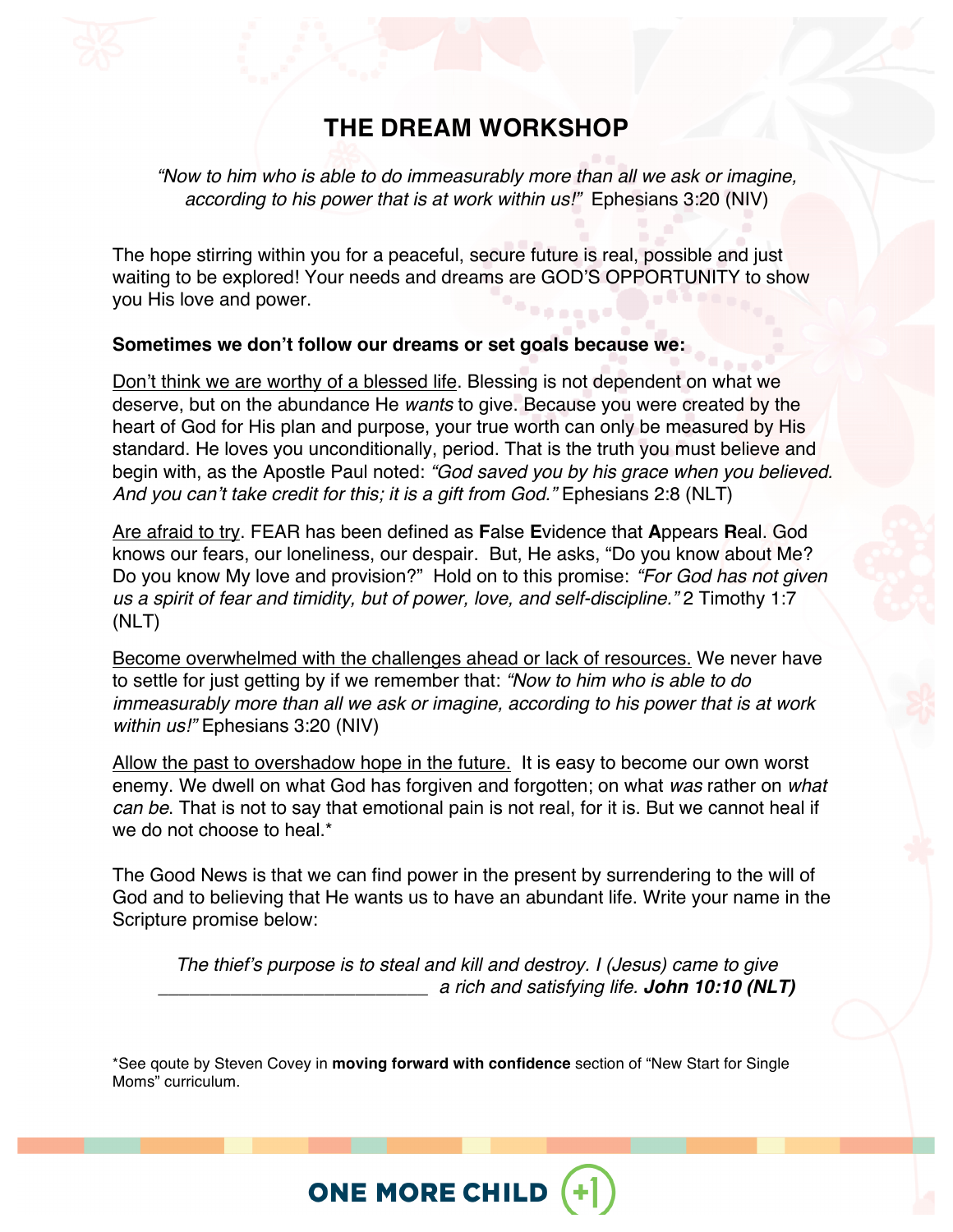As you fill out your **Dream Worksheet**, ask the Lord for a chance to do *exceedingly, abundantly, above… more than you can imagine!* (Hint: Use a pencil with an eraser because change is coming!) Are you ready to claim His promises and change your life?

- **BEGIN WITH SPIRITUAL** and then select two to three other life areas from the list below to set goals. Over the next 12 weeks, you will set goals for each area.
- **CHOOSE GOALS** you can reach by taking small, practical steps. Don't stress. No one is judging, but the Lord is standing by ready to bless.

## **LIFE AREAS:**

**SPIRITUAL**: Intimacy with God, prayer life, studying God's Word, attending worship

**SOCIAL-COMMUNITY:** Healthy relationships, joining small groups, volunteering

**FAMILY**: Relationships with siblings, parents, children, father of your child(ren)

**PERSONAL DEVELOPMENT:** Skills, hobbies, sports, seminars and classes

**PROFESSIONAL:** Career development, education

**HEALTH:** Nutrition, exercise, weight management, habits